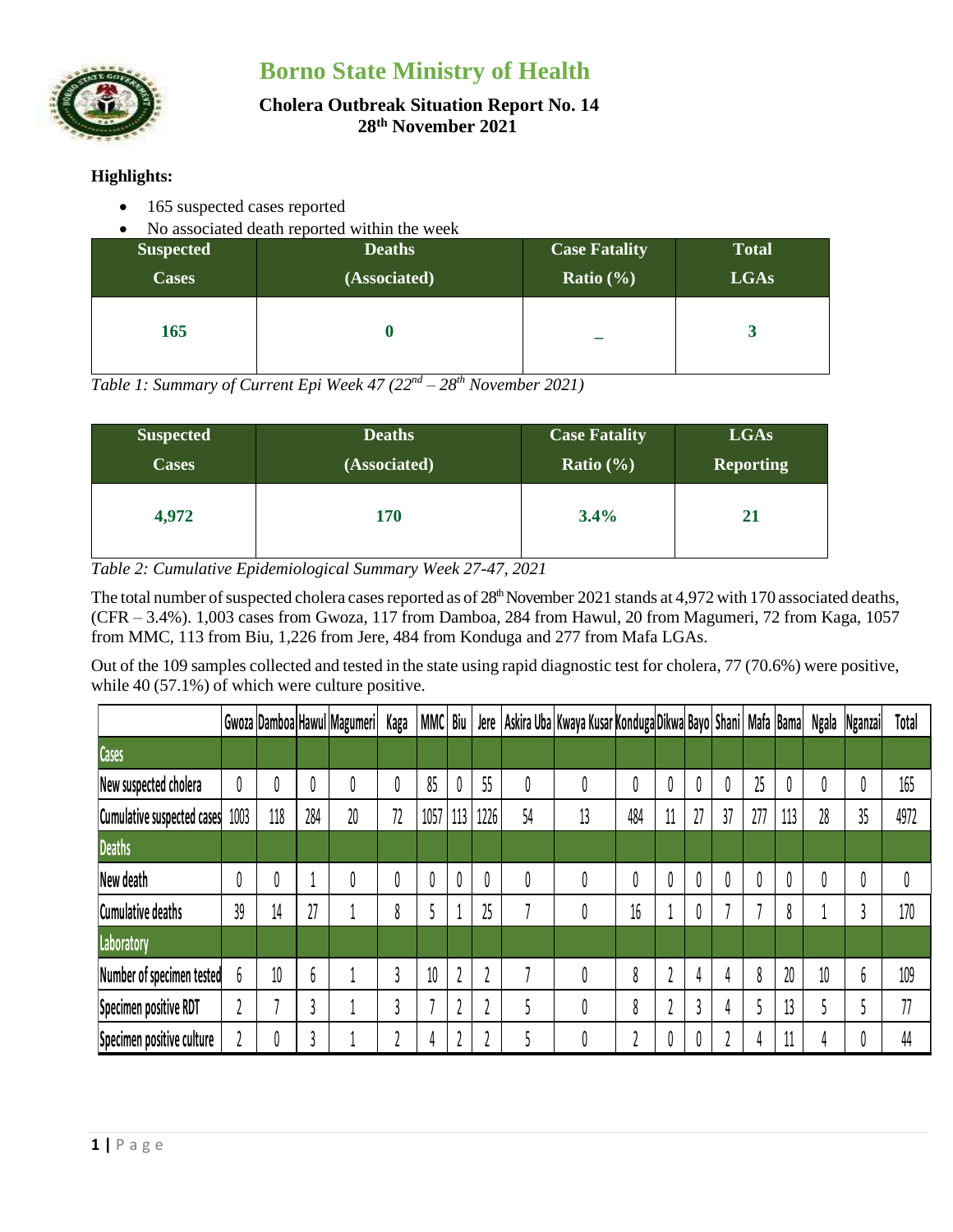



*Figure 1: Map of Borno state showing affected LGAs in Borno State.*



*Figure 2: Borno state weekly cholera outbreak Epi-curve as at week 47, 2021*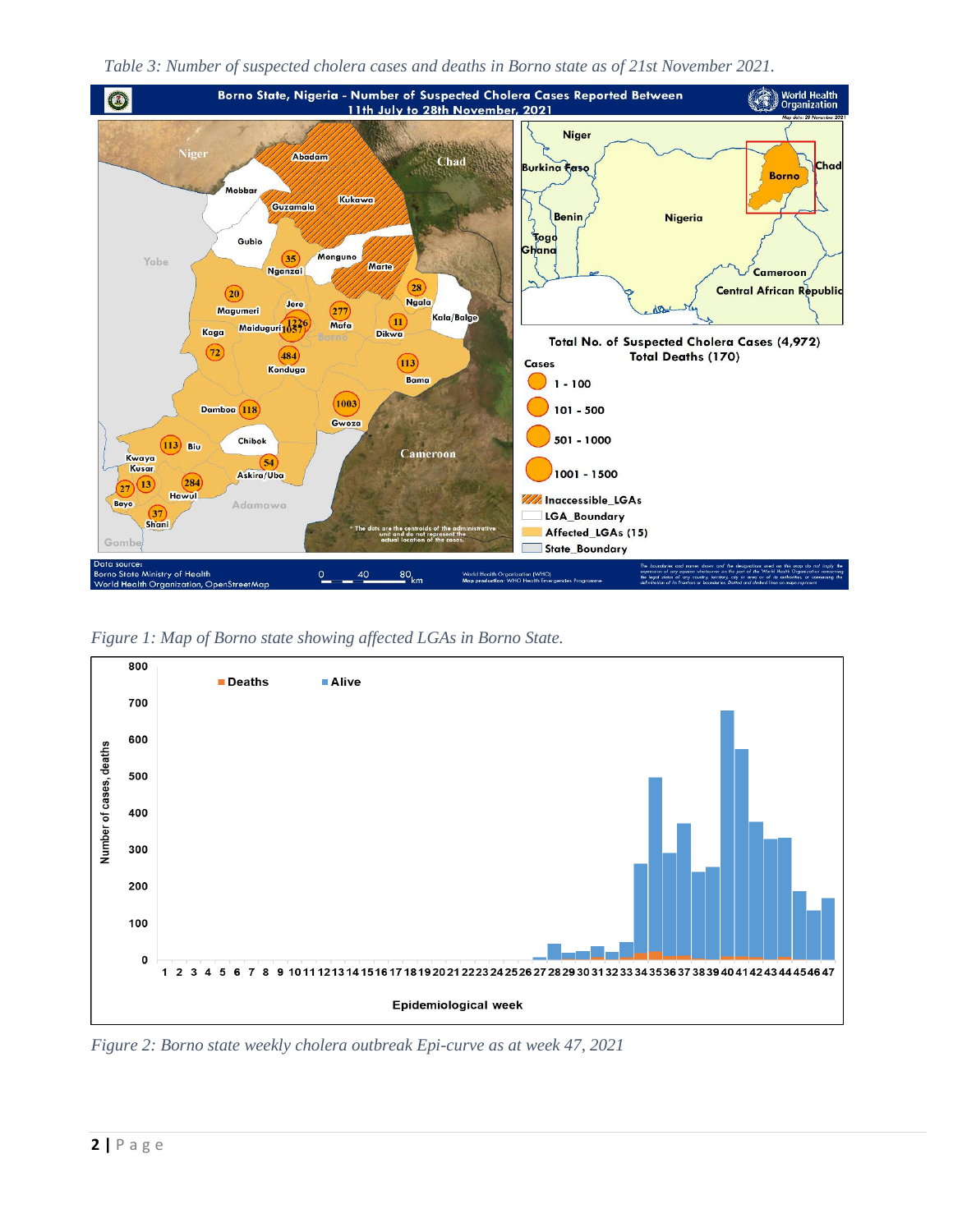

*Figure 3: Age and Sex disaggregation for cumulative cholera cases in Borno state week 27-47, 2021*

# **Response**

### **Coordination**

• Public Health EOC continues coordination meetings at state level to ensure a robust and effective coordination of the response activities.

#### **Surveillance**

- Data Harmonization carried out using updated line-lists to capture all data from CTCs/ORPs supported by Partners
- Active case search continued in all affected locations across the state, supported by WHO.
- Alert's investigation and samples collection ongoing in new locations.

### **Case management**

- 30 patients were discharges within the week across the State
- 36 patients are still under care at various CTCs and CTUs in the State
- 4,935 Total discharges from the CTCs and CTUs

# **WASH (UNICEF, AAH, RUWASSSA, IOM, SI, NRC, JDPC, TDH, JDF, GGSI)**

- Partners reached continues with specific hygiene promotion messages on cholera prevention and mitigation measures across affected communities.
- Rehabilitation of boreholes, hand pumps, water point chlorination and distribution of cholera kits continued during the week.
- Waste management, disinfection and dislodgement of latrines continues across several camps in MMC LGA.
- Partners have continued water quality monitoring with disinfection activities at new cholera hotspot locations.